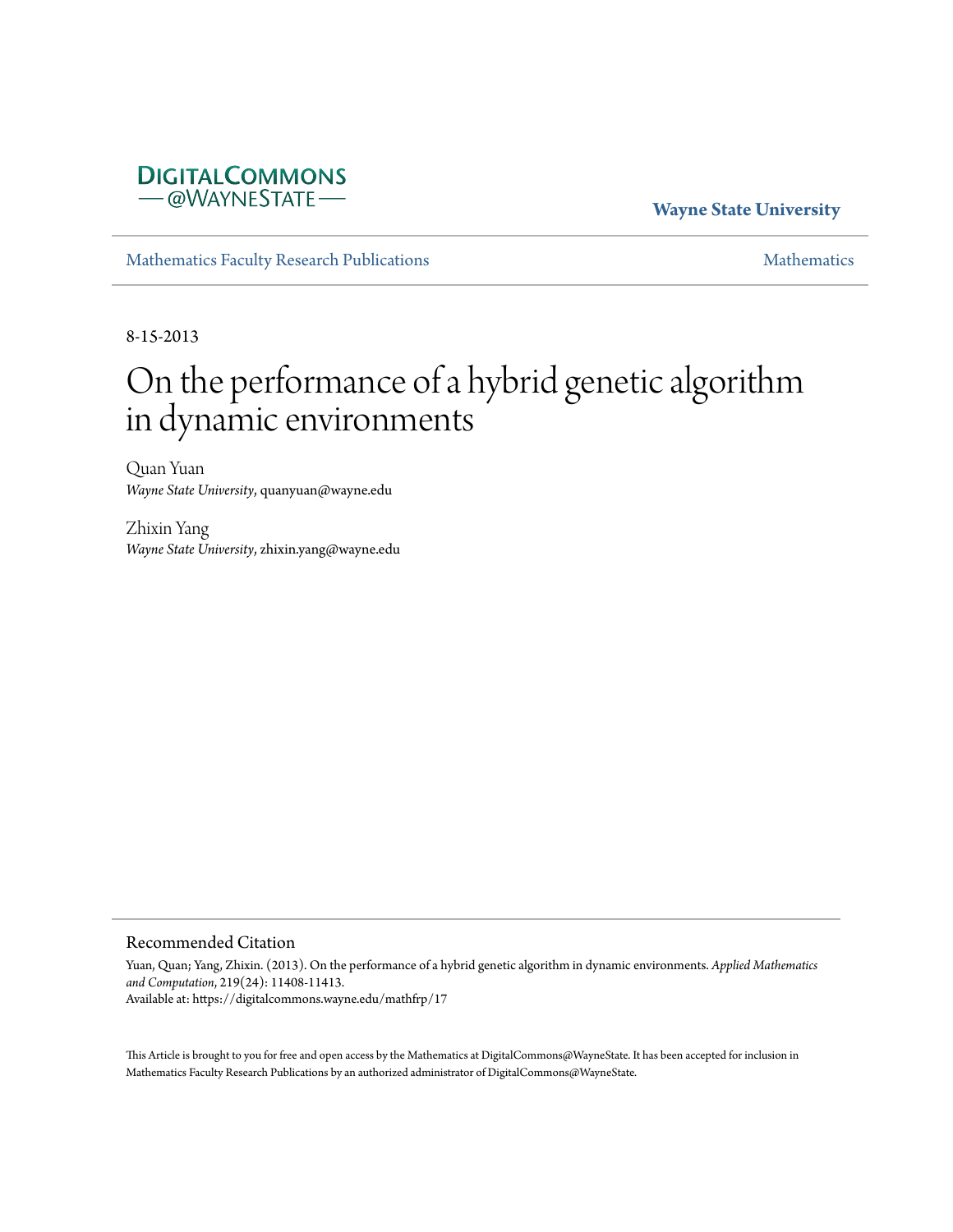# On the performance of a hybrid genetic algorithm in dynamic environments

Quan Yuan ∗, Zhixin Yang

Department of Mathematics, Wayne State University, Detroit, MI 48202, USA

#### Abstract

The ability to track the optimum of dynamic environments is important in many practical applications. In this paper, the capability of a hybrid genetic algorithm (HGA) to track the optimum in some dynamic environments is investigated for different functional dimensions, update frequencies, and displacement strengths in different types of dynamic environments. Experimental results are reported by using the HGA and some other existing evolutionary algorithms in the literature. The results show that the HGA has better capability to track the dynamic optimum than some other existing algorithms.

Key words: Hybrid genetic algorithm (HGA), dynamic environments, optimization

### 1 Introduction

Traditionally, research on optimization problems has been focused on stationary cases, i.e., problems are precisely given in advance and remain fixed during the optimization processes. However, in many practical optimization problems, a wide range of uncertainties should be taken into account [1–4]. For example, the fitness evaluation is subject to noise, the design variables are subject to perturbations or changes after the optimal solution has been determined (e.g. due to manufacturing tolerances). The environmental conditions may change

<sup>∗</sup> Corresponding author.

Email addresses: quanyuan@wayne.edu (Quan Yuan), zhixin.yang@wayne.edu (Zhixin Yang).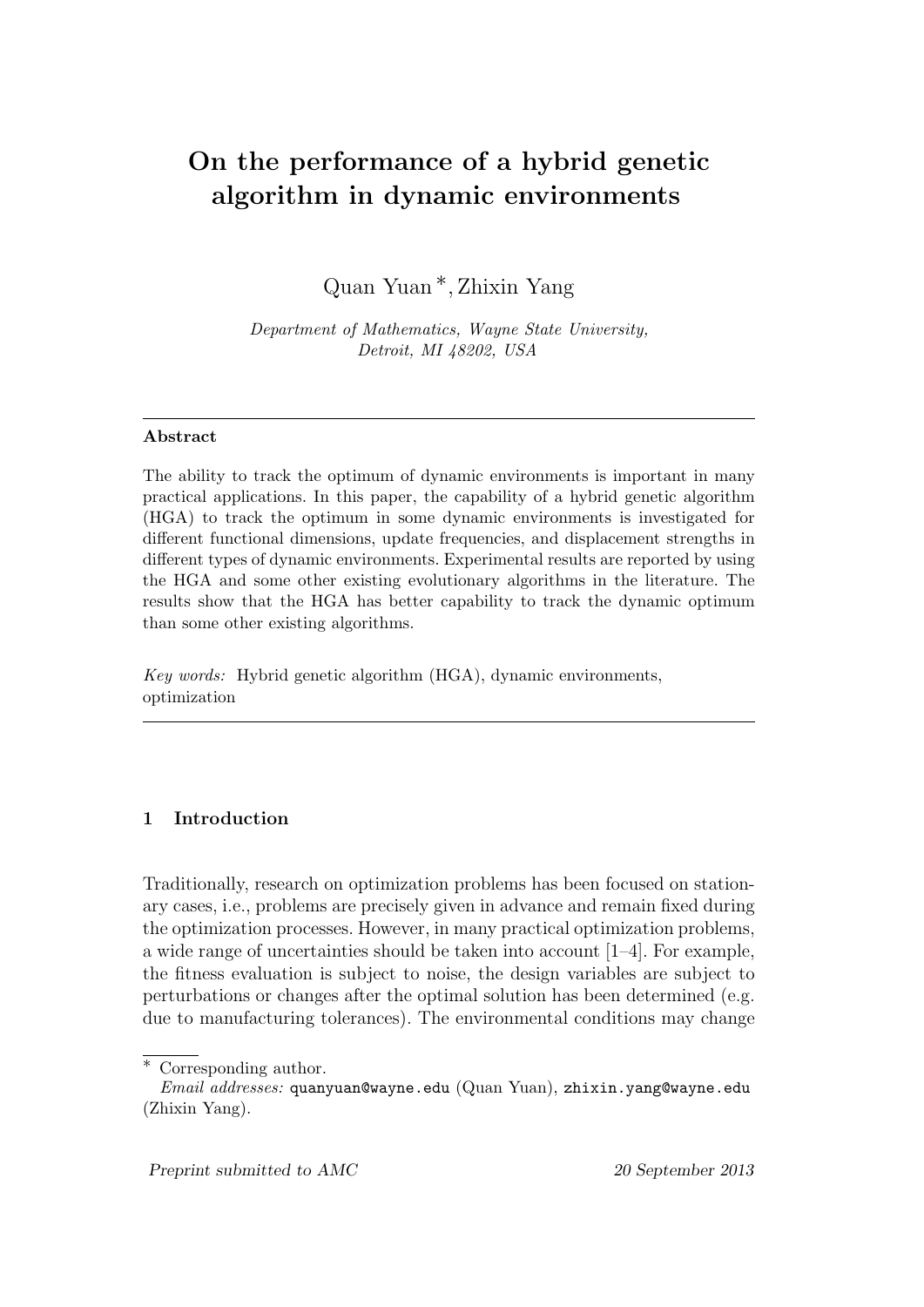over time due to some factors such as the stochastic arrival of new tasks, machine faults, climatic changes, or financial issues. These problems are called dynamic optimization problems.

In this paper, we focus on a situation that the fitness function is deterministic at any point in time, but is dependent on time  $t$ . Usually, for stationary optimization problems, the aim is to design an optimization algorithm that can quickly and precisely locate the optimum solution(s) in the search space. However, for dynamic optimization problems, the situation is quite different. Since the optimum may change over time, this kind of optimization problems has dynamically changing optima. An optimization algorithm used in this dynamic environments should be able to adapt itself during optimization. That is, it should not only find the optima but also track their trace in the solution space as closely as possible rather than requiring a repeated restart of the optimization process.

A genetic algorithm (GA) is a generic population-based meta-heuristic optimization algorithm. Candidate solutions to the optimization problem play the role of individuals (parents) in a population. Some mechanisms inspired by biological evolution: selection, crossover and mutation are used. The fitness function determines the environment within which the solutions "survive". Then new groups of the population (children) are generated after the repeated application of the above operators. GAs have attracted great interests in the past decades. They are often used for solving stationary optimization problems and there are also many successful applications. Since GAs only use fitness as an indicator to operate individuals in population, they have implicit parallelism, robustness, and better ability of global searching than other heuristics [5]. Moreover, GAs are population-based and stochastic algorithms. So they have adaptivity in some way and researchers think they can be applied on dynamic optimization problems after some modification.

Solving dynamic optimization problems using GAs has received increasing interest. Some methods have been proposed in recent years. These methods can be roughly grouped into three classes:

- 1. Modify or adapt some parameters of GAs [6–8].
- 2. Memorize the past using information of GAs [9–12], explicit/implicit memory [13–15], or multiple populations [16, 17].
- 3. Maintain population diversity by, such as, inserting randomly generated individuals [18], niching [19], or reformulating the fitness function considering the age of individuals [20] or the entropy of the population [21].

For more information, we refer to [22], [23], and the references there in.

Hybrid genetic algorithms (HGAs) belong to a type of GA in which a local search is embedded as an auxiliary. The genetic search is in charge of the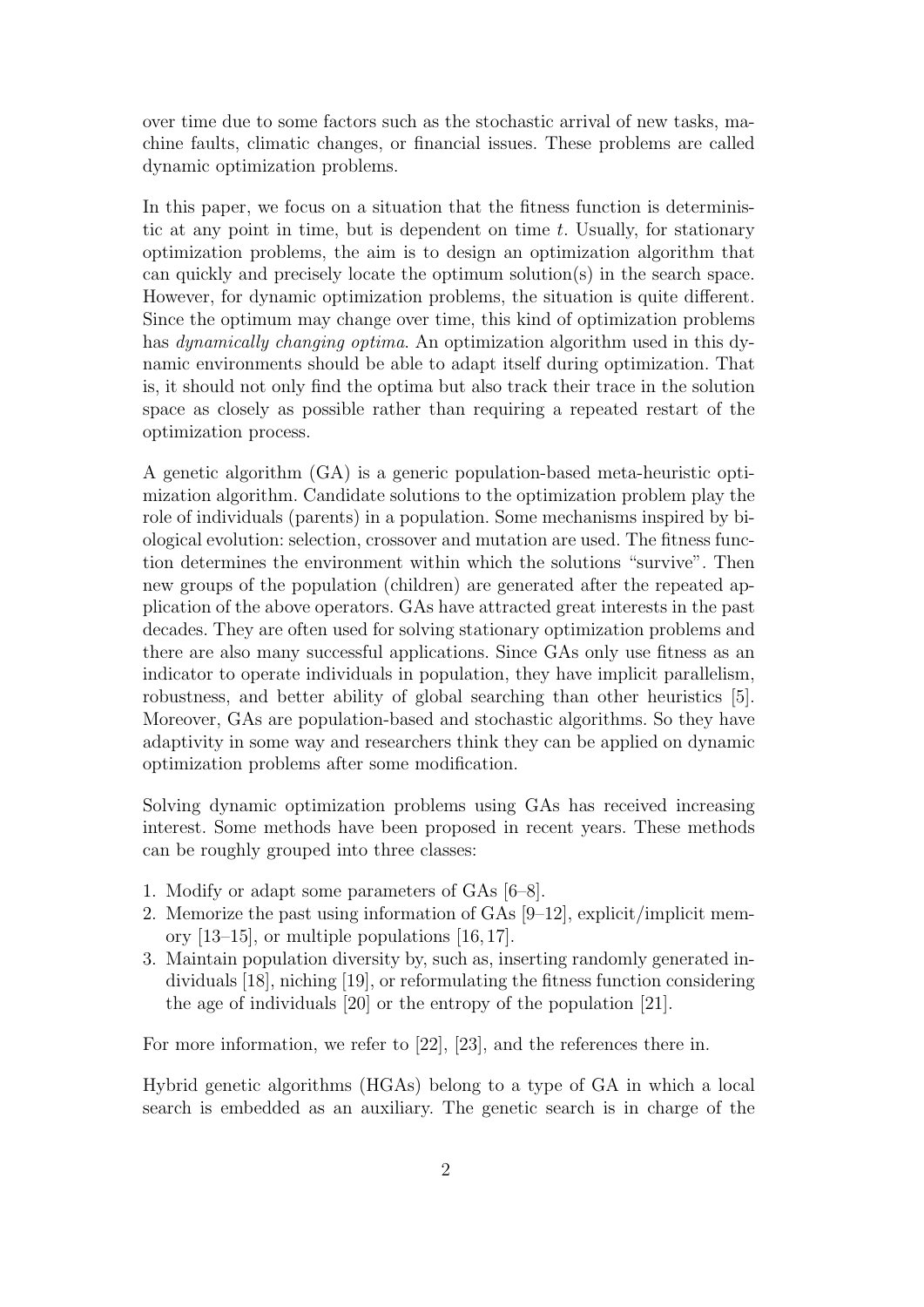broad search, while the local search is referred to as the deep search. The results obtained by the HGA are often better than those gained by a GA without a local search [24]. It is naturally thought that a GA used in dynamic environments can be embedded a local search to improve its performance. And the local search can also help the algorithm track the trace of optima to a certain extent. However, to the best of the authors' knowledge, using HGA in dynamic environments is studied by a few researchers. Garrett and Walker's work [25] is the only one the authors can find.

Recently, a new kind of HGA, which can solve a class of stationary optimization problems, has been proposed by Yuan et al. [26]. A new strategy which has adaptive ability is applied in this HGA. In this paper, we will investigate the algorithm's performance when it is applied in dynamic environments and compare its performance with some other existing algorithms. The HGA is described in Section 2. New dynamic environments are presented in Section 3. The results and conclusions are presented in Sections 4 and 5, respectively.

#### 2 The hybrid genetic algorithm

In this section, we will describe the HGA in [26]. Consider the following optimization problem:

$$
\min f(\mathbf{x}) \ \ s.t. \ \mathbf{x} \in S \tag{1}
$$

where S is an *n*-dimensional box constraint, i.e.,  $S = {\mathbf{x} = (x_i)_{n \times 1} \in \mathbb{R}^n | a_i \leq \mathbb{R}^n}$  $x_i \leq b_i, i = 1, \dots, n$ , and  $f(\boldsymbol{x})$  is a continuous and multimodal function on S.

Let

$$
x_i = \frac{(a_i + b_i)}{2} + \frac{(a_i - b_i)}{2} \sin y_i, \ y_i \in \mathbb{R}, \ i = 1, \dots, n.
$$

Then problem (1) can be transformed into an unconstrained optimization problem

$$
\min f(\mathbf{y}) \ \ s.t. \ \mathbf{y} \in \mathbb{R}^n \tag{2}
$$

For the HGA used in this study, an individual  $X_i$  is an object variable  $y$ .

The following steps of the HGA are proposed:

- **Step 1** (Initialization) Define the *population size* N and the *maximal gener*ation number; randomly generate  $N$  feasible *individuals* as the *initial* population  $\overrightarrow{X}(0) = \{X_1, X_2, \cdots, X_N\}$ ; set the initial generation number  $t_{gen} = 0$ .
- **Step 2** (Local-search) Perform a local search for every individual  $X_i$  in  $\overrightarrow{X}(t_{gen})$ to obtain the local optimum  $X_i^{\#}$  $\frac{\#}{i}$  .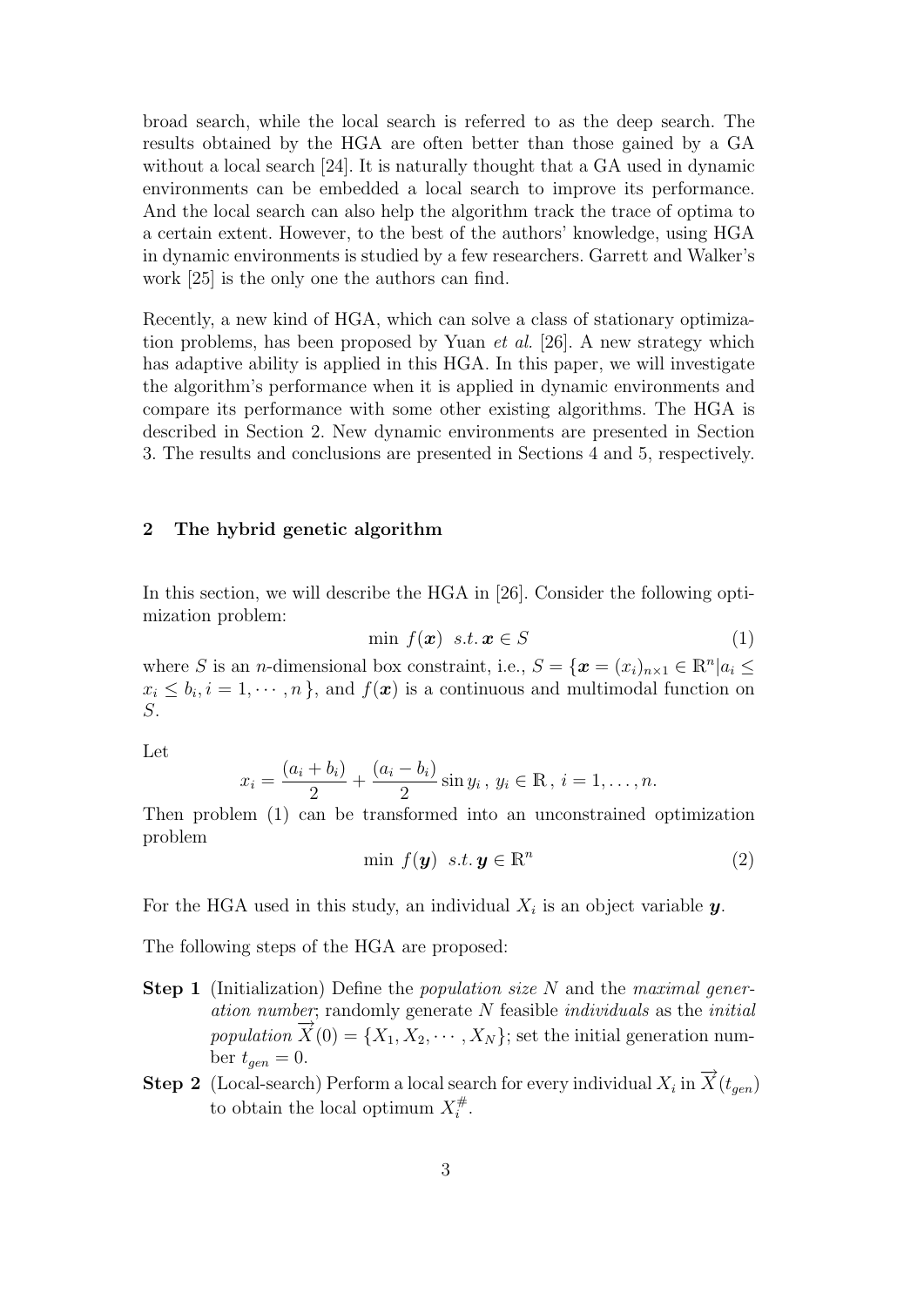- **Step 3** (Evaluation) Evaluate  $X_i$  in  $\overrightarrow{X}(t_{gen})$  by  $f(X_i^{\#})$  $\binom{\#}{i}$ ,  $X_i$  itself is not changed.
- Step 4 (a) Selection: Choose N pairs of parents.
	- (b) Reproduction (Crossover or Mutation): for pairs of parents  $Y_1$ and  $Y_2$ , who have the same fitness value and have some local optimum  $X_i^{\#}$  $\hat{i}$ , a mutation step is performed to generate a child; otherwise, a crossover step is performed.

Selection and reproduction will generate a new population.

Step 5 Stop the algorithm if the maximal generation number is reached, or let  $t_{gen} = t_{gen} + 1$ , and return to Step 2.

We use a traditional optimization method, such as the Broyden-Fletcher-Goldfarb-Shanno (BFGS) algorithm, in Step 2. Tournament selection is performed in Step  $4(a)$ . In Step  $4(b)$ , the method of crossing two parents  $Y_1$  and  $Y_2$  is as below:

$$
Y' = \alpha Y_1 + (1 - \alpha)Y_2 \tag{3}
$$

where  $\alpha$  is a random number satisfying  $0 \leq \alpha \leq 1$ .

The mutation step should be designed in order to let the individuals have the chance to be better. But excessive mutation will destruct some good individuals. So in the HGA, the mutation step is executed as

$$
Y' = Y + \pi \cdot (Y_1 - Y_2) \tag{4}
$$

where Y is either one of the two parents. If the norm  $||Y_1 - Y_2||$ , where  $|| \cdot ||$ denotes the Euclidian norm, is too small, a random  $\mathbf{d} = (d_1, \ldots, d_n)$  is generated where each  $d_i$  is taken 1 or -1. We take this mutation step because in the later stage of the HGA, some individuals will tend to converge. And the norm  $||Y_1 - Y_2||$  in (4) will decrease. At this situation, the mutation step will be less destructive to some good individuals.

The mechanism of the crossover and mutation operations are based on avoiding "premature". Yuan et al. in [26] tried to let the population scatter on the feasible set. They considered two individuals are "similar" if a local search can find the same local optimum starting from both of them; in another words, they belong to the same local optimums "neighborhood". If two parents selected by a GA are similar, the mutation step is executed to generate a new child. The GA tries to explore a new area of the feasible domain. Otherwise, if two parents are not similar, a crossover step is performed. The crossover and mutation steps may find a better region that includes a better local optimum, and which can be found by a local search. A further detailed discussion of the HGA in [26] can be found in [27].

The following aspects are the motivations that we obtained by reviewing the steps of the HGA mentioned above.

• From the mechanism of the crossover and mutation operations, we can find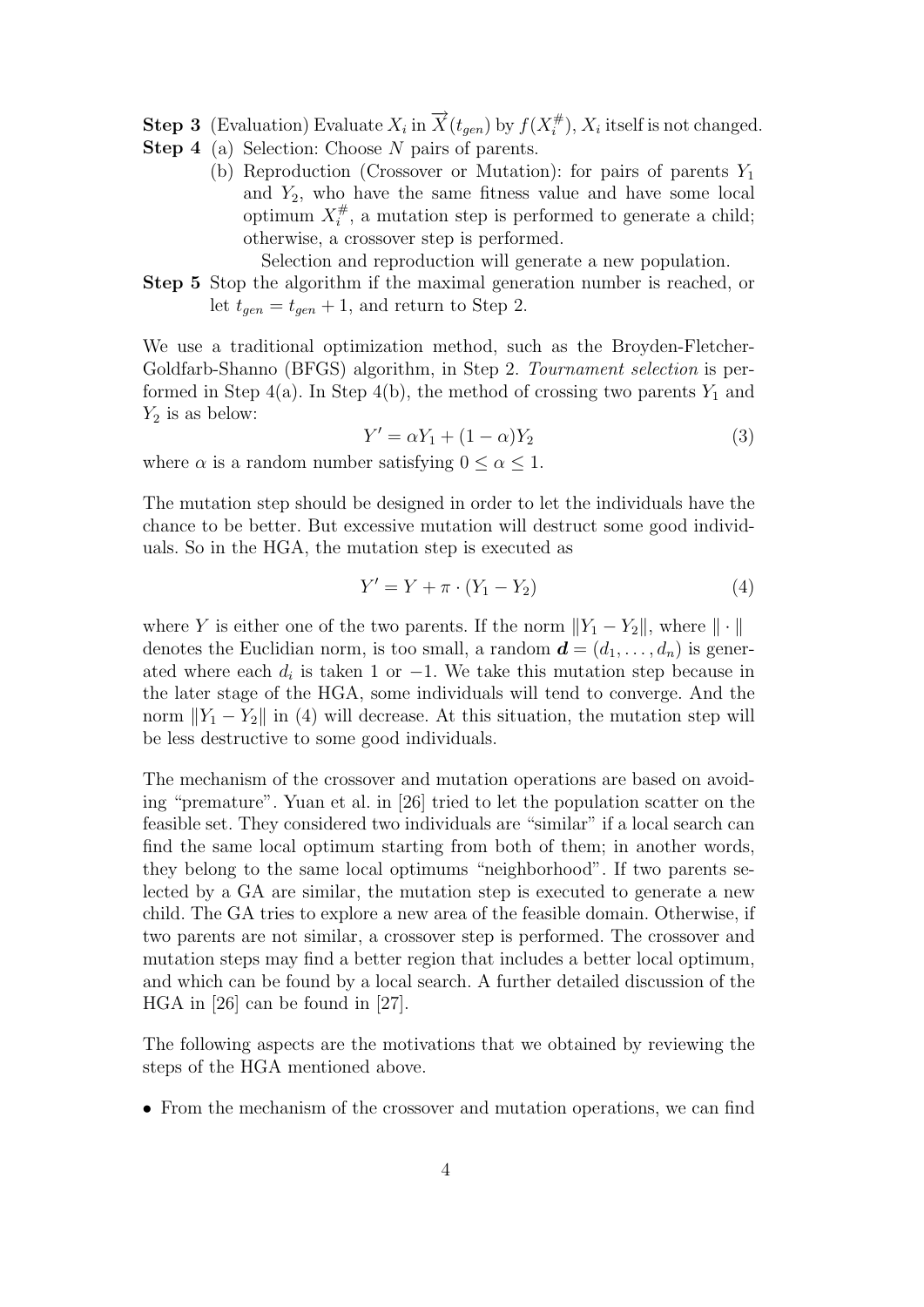that the algorithm is self-adapted and can maintain the population's diversity. This characteristic may be utilized in dynamic environments.

• The HGA will find the global optimum successfully only if the points obtained from the algorithm drop into the neighborhood of the global optimum. Therefore, when the environment has changed, if the global optimum is varied slightly, the HGA could still track it successfully because of the function of the local search.

Based on these motivations, we will make a slight revision of the HGA and apply this HGA in some dynamic environments. The details are mentioned in the next Section.

#### 3 Dynamic environments

The dynamic optimization problem can be described as:

$$
\min f(\boldsymbol{x}, t) \ \boldsymbol{x} \in S, \, t \in T \tag{5}
$$

The problem depends on both x and an additional parameter  $t \in T$  (the time). Generally, the objective function might be different after each function evaluation. In this paper, we assume that the functional change is observable and the objective function remains constant within specific time intervals  $[t_k, t_k+\Delta t_k]$   $(k = 0, 1, 2, \ldots)$ . Moreover, the dynamics of the objective function and the dynamics of the genetic algorithm are synchronized by identifying  $t$ with the number of evaluations of the algorithm and by keeping f constant. Furthermore,  $\Delta t_k =: \Delta g$  ( $\Delta g$  denotes the number of the evaluations between the time intervals) is also assumed to be constant, such that the objective function changes every  $\Delta q$  evaluations in case of a genetic algorithm.

An often used benchmark problem in some literature to test GA in dynamic environments (such as [28]) is

$$
f(\boldsymbol{x},t)=\sum_{i=1}^n(x_i-\delta_i(t))^2.
$$

This benchmark is too simple for the HGA described in this paper. Instead, three dynamical environments are derived from the model:

$$
f(\boldsymbol{x}) = 10n + \sum_{i=1}^{n} [x_i^2 - 10\cos(2\pi x_i)],
$$
\n(6)

The figure of (6) when  $n = 2$  on  $[-5.12, 5.12] \times [-5.12, 5.12]$  is shown in Figure 1. The global optimum is  $(0, 0, \ldots, 0)^T$  and the optimum value is 0.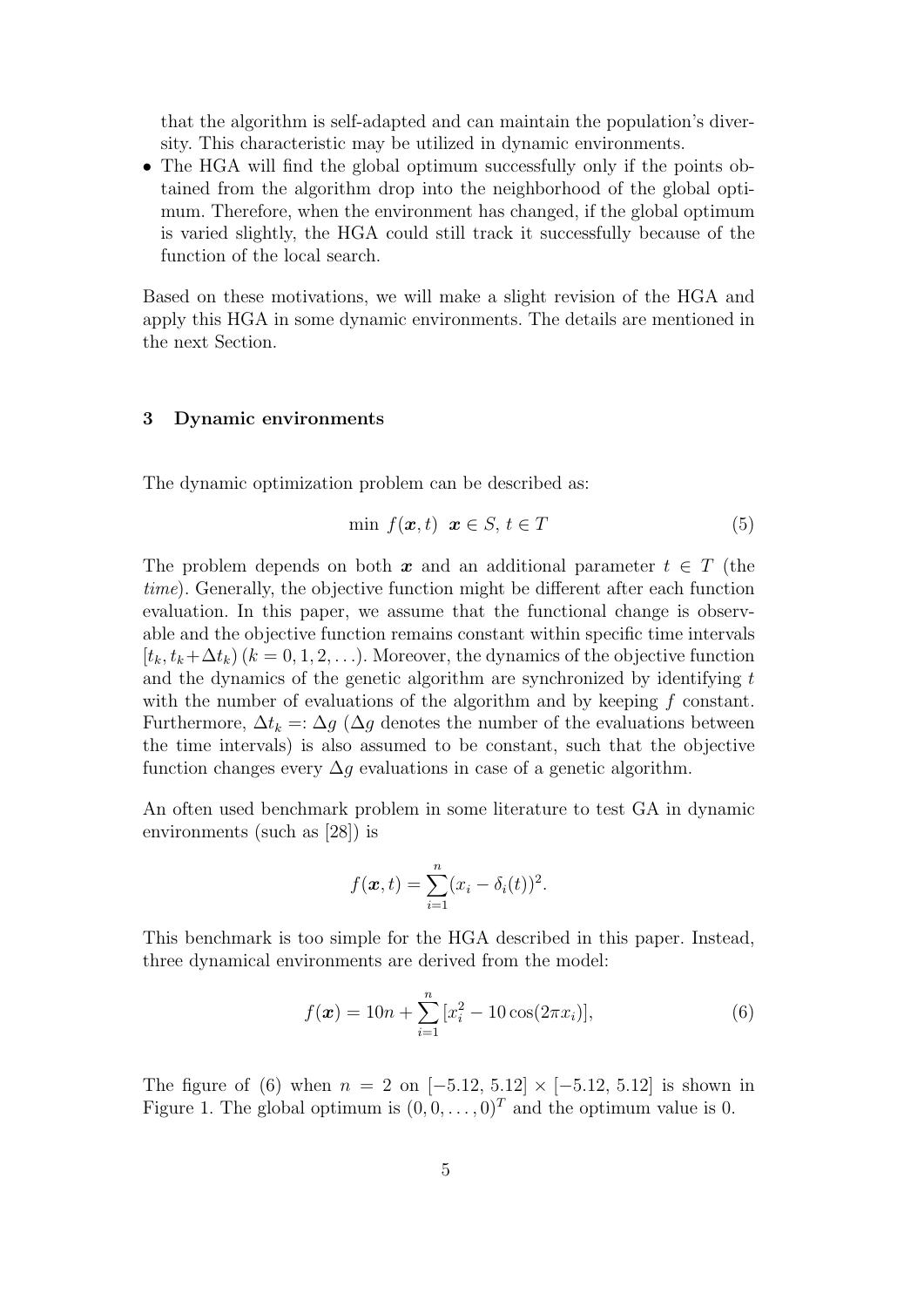Fig. 1. The figure of (6) when  $n = 2$  on  $[-5.12, 5.12] \times [-5.12, 5.12]$ 



The dynamical environments are generated by translating the base function along three different types of dynamics (linear, circular, and random) based on

$$
f(\boldsymbol{x}, t) = 10n + \sum_{i=1}^{n} [(x_i - \delta_i(t))^2 - 10\cos(2\pi(x_i - \delta_i(t)))] \tag{7}
$$

where  $t \in \mathbb{N}$  denotes the time counter;  $\boldsymbol{\delta}(t) = (\delta_1(t), \ldots, \delta_n(t))$  denotes the dynamical offset. The latter depends on three parameters, namely the update type (linear, circular, and random), the *update frequency*  $\Delta g$  (i.e., the number of evaluations between each update of offset vector), and the severity s (i.e., a factor that determines the amount of the displacement per object variable).

The three different types of dynamics are defined as follows:

• Linear dynamics:  $\delta_i(0) = 0, i \in \{1, \ldots, n\}$ 

$$
\delta_i(t+1) = \begin{cases} \delta_i(t) + s, & (t+1) \text{ mod } \Delta g = 0\\ \delta_i(t), & \text{else} \end{cases}
$$
 (8)

• Circular dynamics:

$$
\delta_i(0) = \begin{cases} 0, & i \text{ odd} \\ s, & i \text{ even} \end{cases}
$$
 (9)

$$
\delta_i(t+1) = \begin{cases} \delta_i(t) + s \cdot c(i, t), & (t+1) \bmod \Delta g = 0 \\ \delta_i(t), & \text{else} \end{cases}
$$
(10)

where

$$
c(i,t) = \begin{cases} \sin\left(\frac{2\pi \lfloor t/\Delta g \rfloor}{\gamma}\right), & i \text{ odd} \\ \cos\left(\frac{2\pi \lfloor t/\Delta g \rfloor}{\gamma}\right), & i \text{ even} \end{cases}
$$
(11)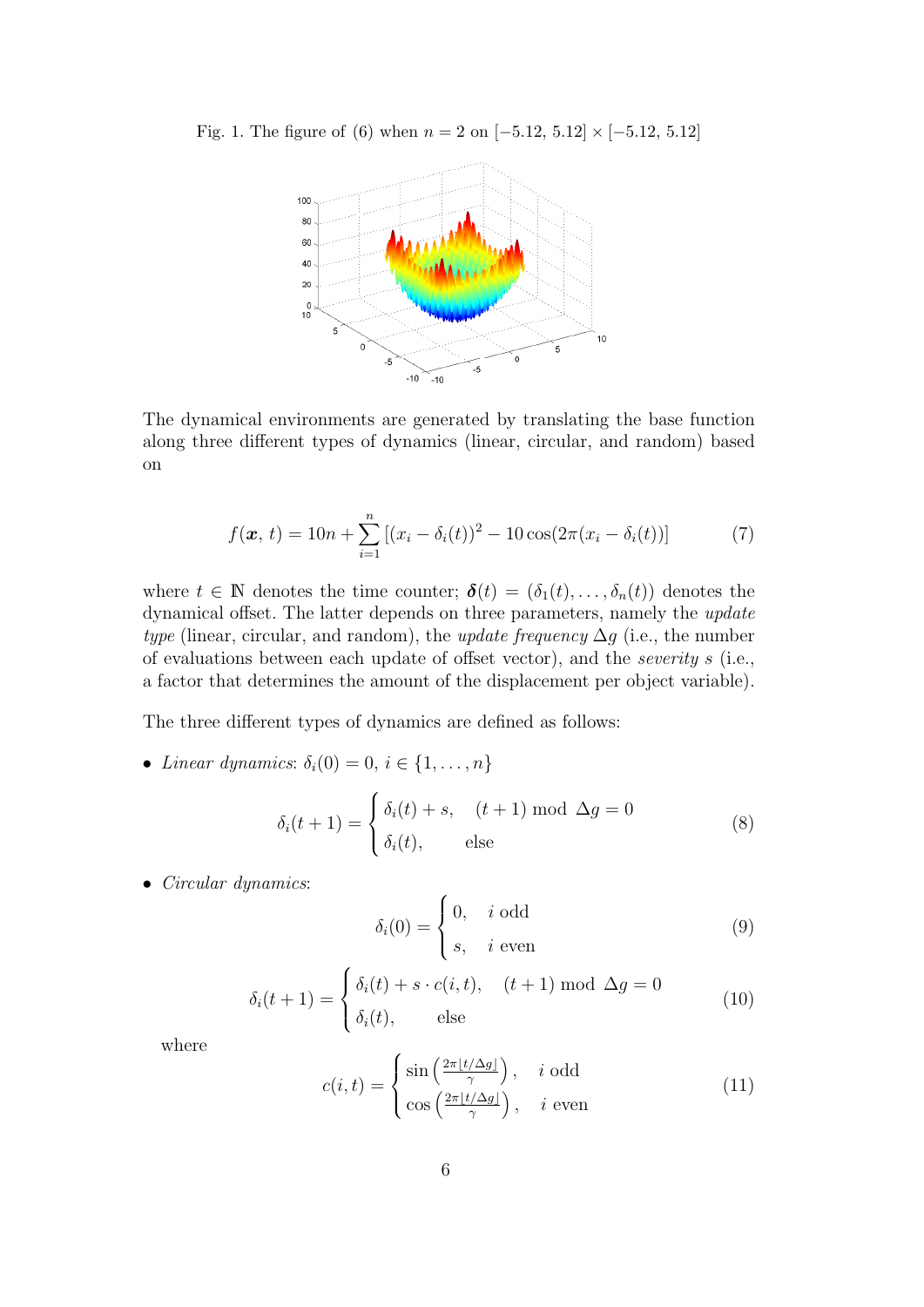Here, the expression  $\lfloor t/\Delta g \rfloor$  is the number of applications of the dynamics within evaluations  $\{0, 1, \ldots, t\}$  and  $\gamma$  represents the number of applications of the dynamics required to cycle the values of the offset vector. Following [28],  $\gamma = 25$  is used in the experiments performed here.

• Random dynamics:  $\delta_i(0) = 0 \forall i \in \{1, \ldots, n\}$ 

$$
\delta_i(t+1) = \begin{cases} \delta_i(t) + s \cdot N_i(0,1), & (t+1) \bmod \Delta g = 0 \\ \delta_i(t), & \text{else} \end{cases}
$$
(12)

 $N_i(0, 1)$  denotes a normally distributed random variable with expectation zero and variance one.

In the three cases mentioned above, the update frequency  $\Delta g$  determines whether an update of  $\delta$  will happen or not. The parameter s determines the severity of the update in each dimension.

In order to let the HGA more suitable for dynamic environments, a slight revision is made. When a change is detected (notice that we have assumed the change is observable), in (4) we temporarily replace  $\pi$  as a random number and  $Y_1 - Y_2$  a random vector in one generation to make the individuals scatter on the solution set, then restore them.

#### 4 Experimental results

We used the HGA on the benchmark mentioned in Section 3 and compared the results with some algorithms in the literature. The first is a variation of standard genetic algorithm with a memory module ( [12]). It is denoted as SGA/M. Another algorithm introduces a number of random immigrants when a change occurs [18]. In this paper, 25 random immigrants are migrated into the current population, as suggested in [1]. This implementation of random immigrants is accompanied by a memory module to enhance its performance. It will be referred to as  $\text{RI25}/\text{M}$ . The third algorithm we used is the hyper-mutation algorithm [6] in which a memory module is also included. This implementation will be referred to as  $HM/M$ . The last algorithm, referred to as ERS, is proposed in [25]. It unified genetic algorithm and a hill-climb search in dynamic optimization and can be regarded as another HGA.

In the experiments, each test is run 20 times. We use the parameters same as [12, 17] which are convenient for comparison. For all algorithms we use a population size of 100, a crossover rate of 0.6, a mutation rate of 0.2. In addition, we use SBX crossover and mutation with distribution index of 0.7. Binary tournament selection is adopted in recombination and replace schemes. In addition, it is also used in the selection of individuals for reevaluation. A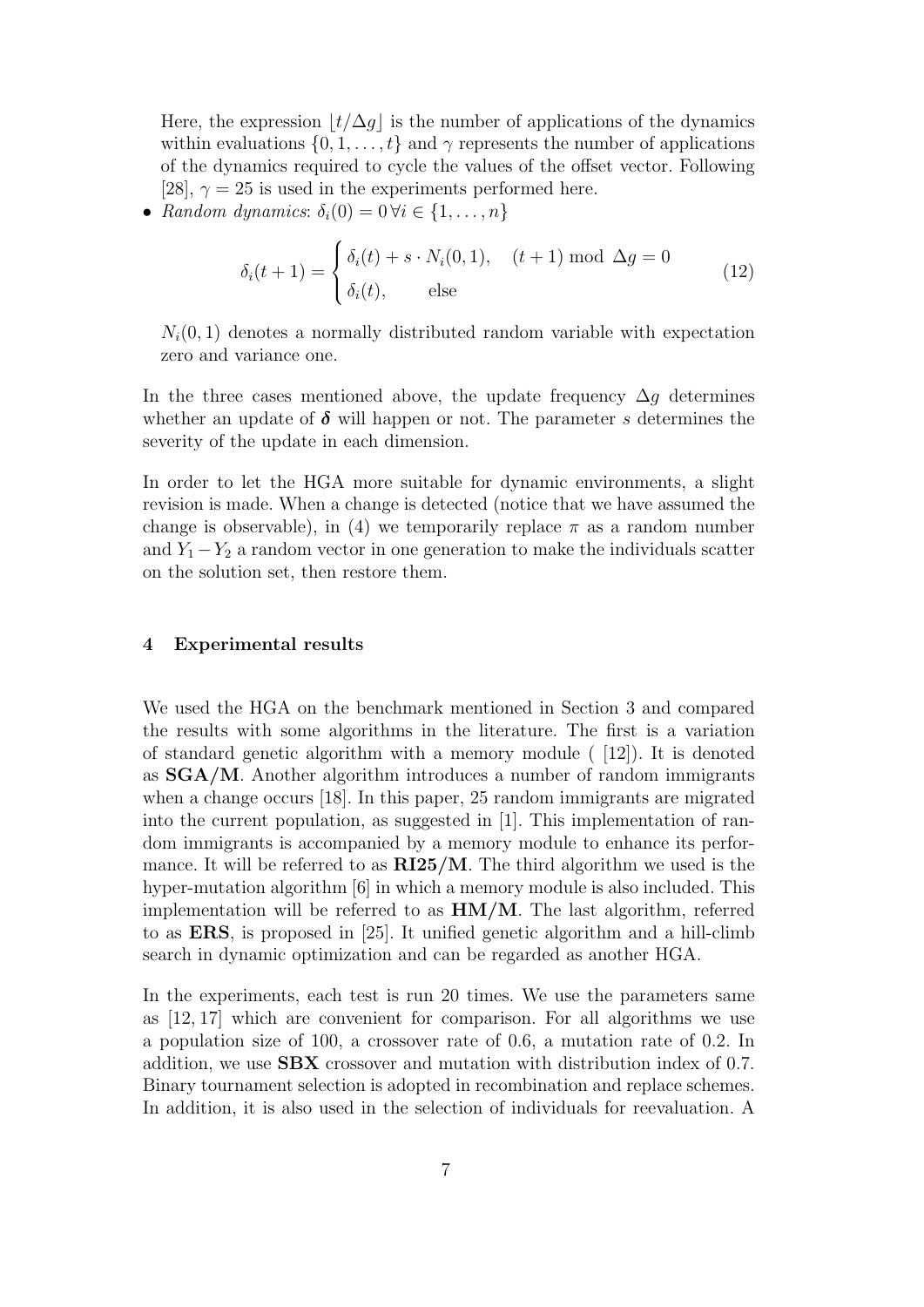single elitism is also used to preserve the performance of the best individual at a given generation. A maximum fitness evaluations is set to 500 000 for all implementations. Each dimension in decision space is bound between −50 and 50.

There are several performance indices that have been suggested to measure the performance of dynamic evolutionary algorithms. In this paper, we use offline error variation [29] as means to quantify the performance of the proposed algorithm.

Off-line error variation index [29] is the most commonly used performance index in GAs in dynamic environments, and it is obtained as the average of the error between the true optimal fitness and the best fitness at each evaluation. It is mathematically expressed as:

$$
\overline{e_{\text{off-line}}} = \frac{1}{T} \sum_{i=1}^{T} \left( f_{\text{true}} - f_{\text{best}}^i \right) \tag{13}
$$

where  $i$  is the evaluation counter;  $T$  is the total number of evaluations considered;  $f_{true}$  is the true optimum solution that is updated whenever a change occurs; and finally  $f_{\text{best}}^i$  is the best individual out of the evaluations starting from the most recent occurrence of the change until the current evaluation.

Firstly, we fix the severity s in  $(8)-(10)$ , and  $(12)$  as 0.1, the update frequency  $\Delta g = 5000$ , and test different functional dimensions of (7). Secondly, we set the functional dimension as 15, the same update frequency, and test all algorithms on different severities (0.01, 0.1, and 0.5). Finally, we set the functional dimension as 15, severity  $s = 0.1$ , and test all algorithms on different update frequencies. Tables 1, 2, and 3 show off-line error variations after 50 000 evaluations of the HGA and other algorithms in the dynamic environments with different moving types (linear, circular, and random). The best result in a comparison is emphasized as bold font. In all these cases, the HGA can achieve much better performance than other algorithms mentioned in this paper.

#### 5 Conclusions

An HGA proposed in [26] has been tested by different functional dimensions, update frequencies, and displacement strengths in different types of dynamics. Compared with some other existing evolutionary algorithms for dynamic environments, the HGA has been illustrated its better capability to track the dynamic optimum based on the results. This HGA can be an alternative for dynamic optimization problems. A more detailed investigation of the working principles of the HGA and how to apply this HGA to other kinds of dynamic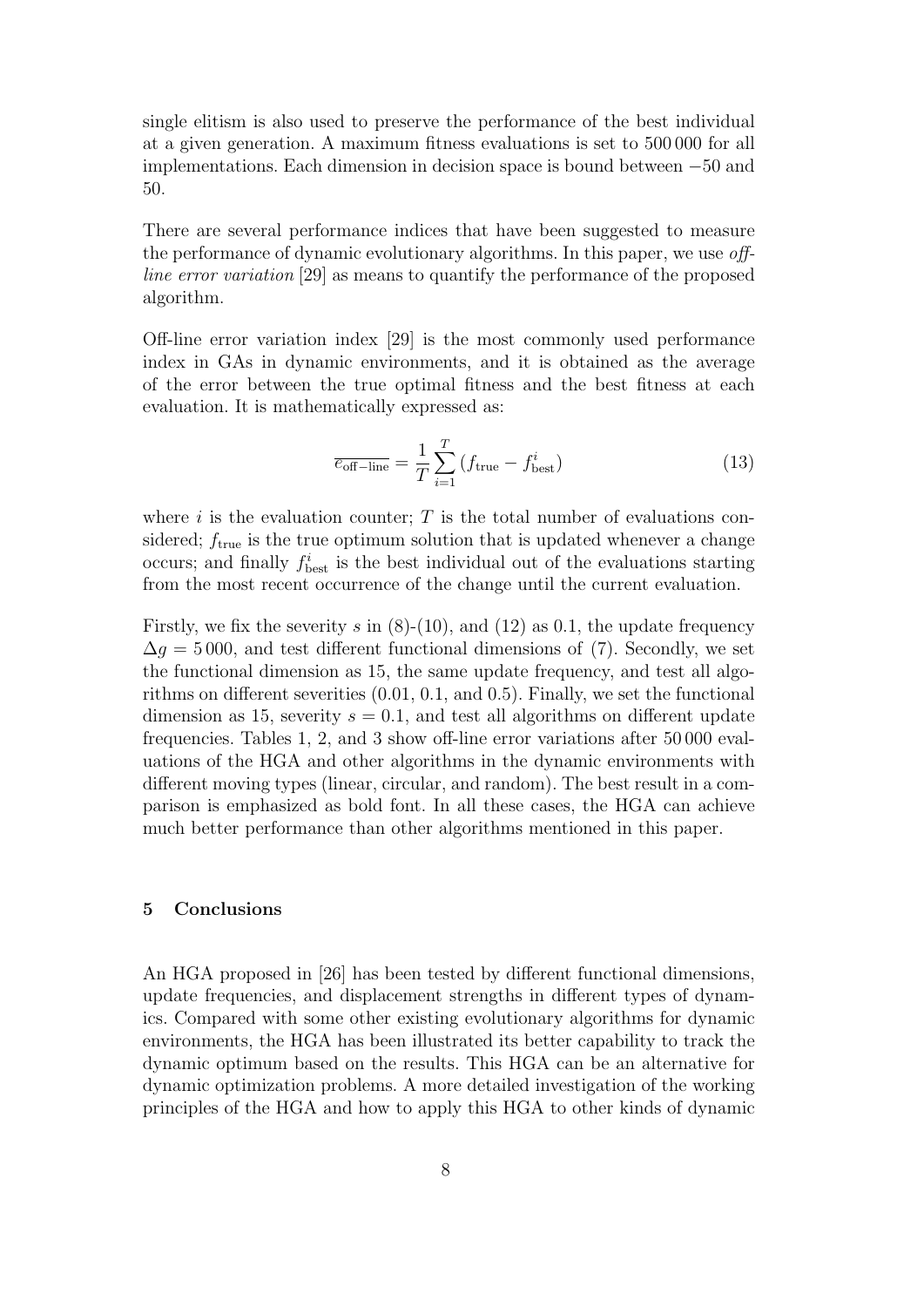| Moving<br><b>Type</b> | Dimension      | SEA/Mem | RI25/Mem | HM/Mem | ERS      | HGA    |
|-----------------------|----------------|---------|----------|--------|----------|--------|
| Linear                | $\overline{5}$ | 16.25   | 18.92    | 22.51  | $2.85\,$ | 2.10   |
|                       | $10\,$         | 61.21   | 65.70    | 87.24  | 39.51    | 4.48   |
|                       | $50\,$         | 528.32  | 557.37   | 738.44 | 1015.1   | 25.43  |
|                       | 100            | 1273.2  | 1422.7   | 1815.4 | 2757.5   | 48.31  |
|                       | 200            | 2376.6  | 3349.8   | 3473.7 | 7772.9   | 88.90  |
| Circular              | $\overline{5}$ | 26.22   | 23.65    | 25.01  | $3.27\,$ | 0.73   |
|                       | 10             | 107.37  | 96.96    | 103.61 | 32.94    | 1.95   |
|                       | $50\,$         | 1034.6  | 931.70   | 1019.2 | 904.96   | 20.39  |
|                       | $100\,$        | 2141.8  | 2135.9   | 2446.4 | 2685.8   | 23.07  |
|                       | $200\,$        | 4096.8  | 4792.2   | 4688.1 | 7183.0   | 46.87  |
| Random                | $\overline{5}$ | 22.10   | 20.42    | 22.18  | 3.65     | 2.39   |
|                       | 10             | 86.17   | 94.61    | 99.41  | 33.52    | 5.87   |
|                       | $50\,$         | 775.13  | 818.55   | 806.51 | 923.08   | 49.98  |
|                       | 100            | 1478.6  | 1570.6   | 1855.4 | 2574.5   | 97.71  |
|                       | $200\,$        | 3384.7  | 3154.7   | 3676.5 | 6942.4   | 236.46 |

Table 1 Off-line error variation after 50 000 evaluations in different dimensions (Severity s = 0.1, update frequency  $\Delta g = 5000$ 

optimization problems (such as online optimization) will be the subjects of further work.

# Acknowledgments

The authors are very grateful to the anonymous referee and Professor Qing-Long Han for their comments and suggestions that lead to a significant improvement of the paper.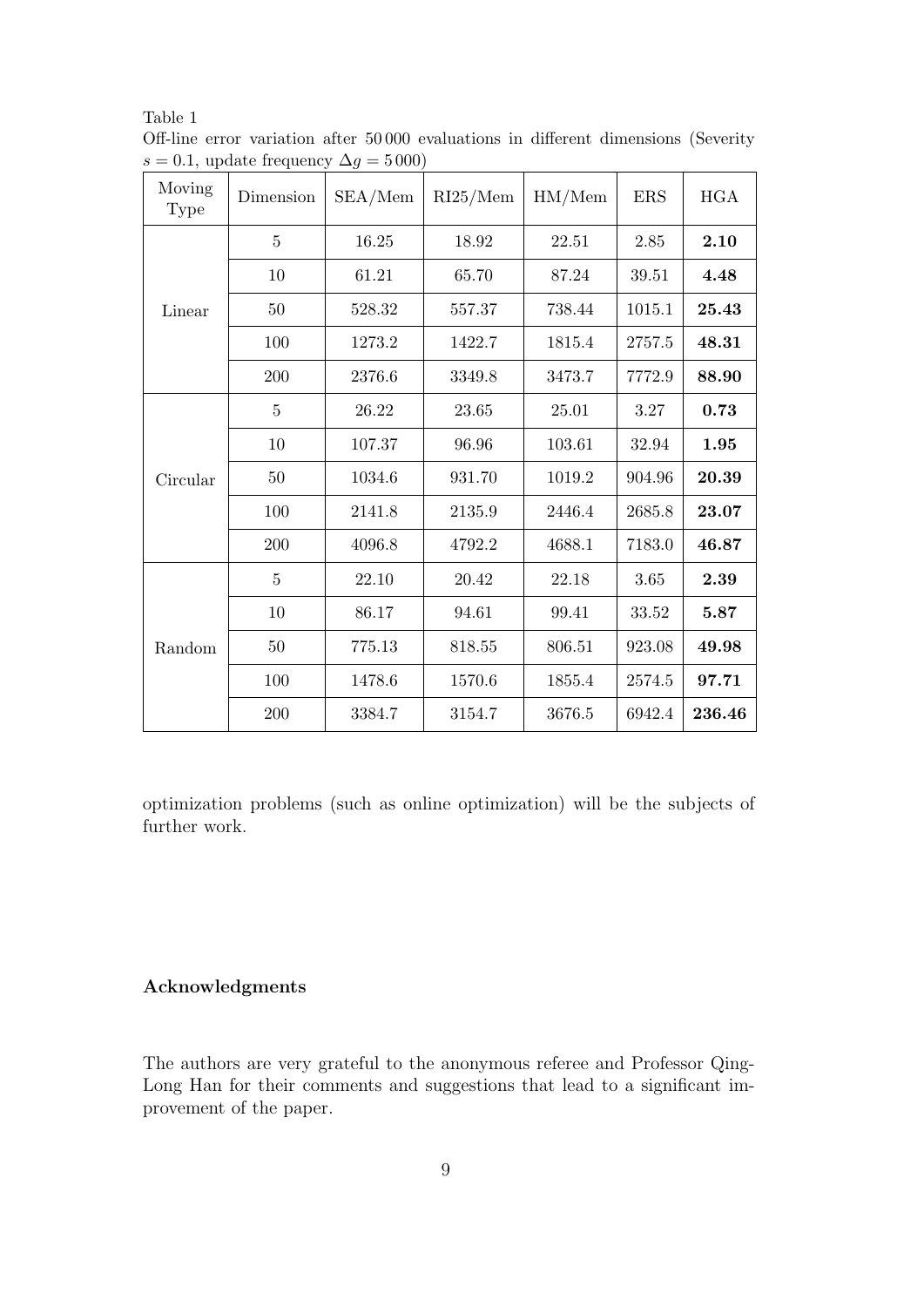| $a = 15$ , update frequency $\Delta q = 5000$ |          |         |          |        |            |            |  |  |
|-----------------------------------------------|----------|---------|----------|--------|------------|------------|--|--|
| Moving<br><b>Type</b>                         | Severity | SEA/Mem | RI25/Mem | HM/Mem | <b>ERS</b> | <b>HGA</b> |  |  |
| Linear                                        | 0.01     | 93.00   | 102.61   | 173.89 | 61.77      | 1.63       |  |  |
|                                               | 0.1      | 98.18   | 114.26   | 177.60 | 85.00      | 6.83       |  |  |
|                                               | 0.5      | 116.79  | 179.30   | 177.07 | 114.12     | 22.48      |  |  |
| Circular                                      | 0.01     | 111.20  | 101.06   | 173.58 | 104.59     | 0.09       |  |  |
|                                               | 0.1      | 194.73  | 191.84   | 215.23 | 99.91      | 2.27       |  |  |
|                                               | 0.5      | 343.03  | 307.68   | 312.17 | 113.23     | 10.94      |  |  |
| Random                                        | 0.01     | 112.40  | 137.16   | 176.21 | 81.97      | 8.99       |  |  |
|                                               | 0.1      | 177.56  | 173.75   | 202.77 | 88.94      | 10.94      |  |  |
|                                               | 0.5      | 235.01  | 223.54   | 244.05 | 138.72     | 17.08      |  |  |

Table 2 Off-line error variation after 50 000 evaluations in different severities (Dimension  $n = 15$ , update frequency  $\Delta g = 5000$ 

Table 3

Off-line error variation after 50 000 evaluations in different update frequencies (Dimension  $n = 15$ , severity  $s = 0.1$ )

| Moving<br><b>Type</b> | Update<br>frequency | SEA/Mem | RI25/Mem | HM/Mem | <b>ERS</b> | <b>HGA</b> |
|-----------------------|---------------------|---------|----------|--------|------------|------------|
| Linear                | 1000                | 111.93  | 106.91   | 151.39 | 44.24      | 85.15      |
|                       | 2500                | 75.26   | 83.73    | 105.28 | 28.67      | 19.29      |
|                       | 10000               | 72.13   | 56.70    | 88.43  | 25.72      | 0.33       |
| Circular              | 1000                | 132.45  | 135.09   | 179.36 | 42.23      | 44.40      |
|                       | 2500                | 92.49   | 96.32    | 115.54 | 34.56      | 9.81       |
|                       | 10000               | 73.27   | 84.02    | 85.90  | 33.40      | 1.31       |
| Random                | 1 0 0 0             | 111.78  | 119.19   | 186.77 | 43.72      | 15.36      |
|                       | 2500                | 95.51   | 97.36    | 114.20 | 29.81      | 10.69      |
|                       | 10000               | 86.70   | 86.75    | 92.98  | 26.45      | 9.73       |

#### References

- [1] J. Branke, Evolutionary Optimization in Dynamic Environments. Norwell, MA: Kluwer, 2001.
- [2] R. W. Morrison, Designing Evolutionary Algorithms for Dynamic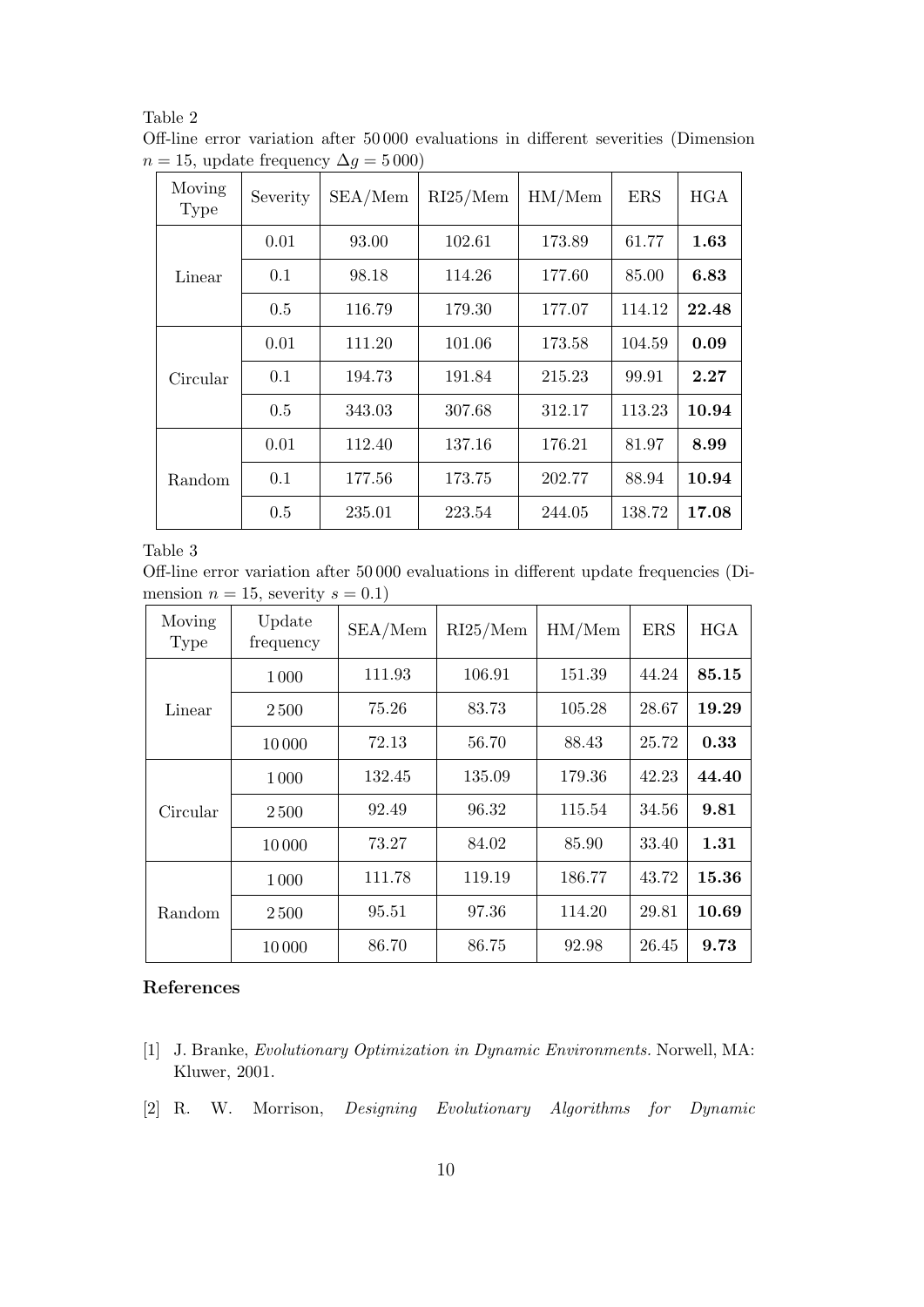Environments. Berlin, Germany: Springer-Verlag, 2004.

- [3] K. Y. Chan, T. S. Dillon, and C. K. Kwong, Modeling of a Liquid Epoxy Molding Process Using a Particle Swarm Optimization-Based Fuzzy Regression Approach. IEEE TRANSACTIONS ON INDUSTRIAL INFORMATICS. 7(1), pp.148-158, 2011.
- [4] K. Y. Chan, T. S. Dillon, and E. Chang, A intelligent particle swarm optimization for short-term traffic flow forecasting using on-road sensor systems. IEEE Transactions on Industrial Electronics. 2012. DOI: 10.1109/TIE.2012.2213556.
- [5] J. Koza, Genetic programming: A paradigm for genetically breeding populations of computer programs to solve problems. Ph.D. dissertation, Stanford University, Stanford, CA, 1990.
- [6] H.G. Cobb and J.J. Grefenstette. Genetic algorithms for tracking changing environments. In Proc. of 5th Int. Conf. on Genetic Algorithms, pp. 523-530, 1993.
- [7] J.J. Grefenstette. Evolvability in dynamic fitness landscapes: A genetic algorithm approach. In IEEE Congress on Evolutionary Computation, pp. 2031- 2038, 1999.
- [8] K. Krishnakumar. Micro-genetic algorithms for stationary and non-stationary function optimization. In Proc. SPIE Conf. Intell. Control and Adaptive Syst., Orlando, FL, 1989, pp. 289-296.
- [9] D.E. Goldberg and R.E. Smith. Nonstationary function optimization using genetic algorithms with dominance and diploidy. In Proc. 2nd Inter. Conf. on Genetic Algorithms, pp. 59-68, 1987.
- [10] D. Dasgupta and D.R. McGregor. Nonstationary function optimization using structured genetic algorithms. In Parallel Problem Solving from Nature, pp. 145-154. Elsevier, 1992.
- [11] N. Mori, H. Kita, and Y. Nishikawa. Adaptation to a changing environment by maens of the feedback thermmodynamical genetic algorithm. Trans. Inst. Syst., Control, Inf. Eng., vol. 12, no. 4, pp. 240-249, 1999.
- [12] J. Branke. Memory enhanced evolutionary algorithms for changing optimization problems. In Proc. Congr. Evol. Comput., Washington DC, 1999, 1875-1882.
- [13] R.E. Smith. Diploid genetic algorithms for search in time varying environments. In Proc. Annu. Southeast Reg. Conf. ACM, Birmingham, AL, 1987, pp. 175-179.
- [14] K.P. Ng and K.C. Wong. A new dipoid scheme and dominance change mechanism for non-stationary function optimization. In Proc. Int. Conf. Genetic Algorithms, Pittsburgh, PA, 1995, pp. 159-166.
- [15] M. Wineberg and F. Oppacher. Enhancing the GA's ability to cope with dynamic environments. In Proceedings of Genetic and Evolutionary Computation Conference. pp. 3-10. Morgan Kaufmann, 2000.